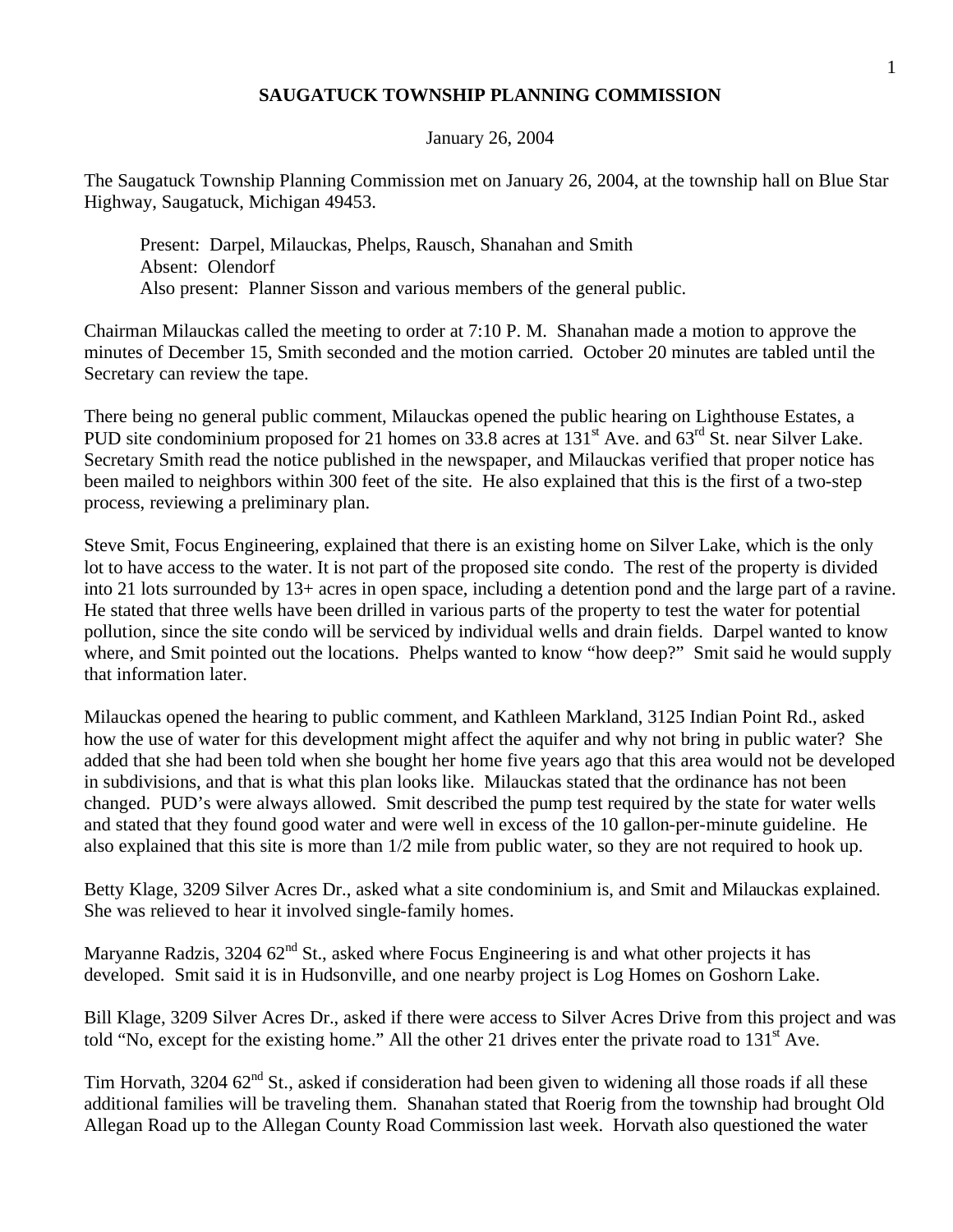access in the future, but was told that the statement will be included in the Association documents that no water access is allowed the site condominium.

Tom Nowak, 3213 Silver Acres Drive, asked if the project is limited to 21 home sites and was told that was correct. He said he liked the open space.

Donna Nowak, 3213 Silver Acres Drive, asked if there were by-laws and was told they will come after the preliminary approval.

Horvath asked what price range and style the structures would be, and Smit said they would probably be "higher-end."

Radzis wondered if the public is allowed access to waterways, could the existing home some day become a public access site. Milauckas told her about the township ordinance limiting water rights. Smit assured them that the denial of water rights would be added to the site plan as well as to the Association documents.

Phelps made a motion to close the public portion of the hearing; Shanahan supported. The motion carried.

Sisson's memo was considered. Sisson expressed concern that if the ravine were not common area, an owner could tear out the trees. He also suggested that motorized vehicles be specifically excluded from the common areas. Otherwise, he said the project was well laid out, and it followed the Zoning Ordinance. Milauckas pointed out lots 16, 17, 10, 11 and 12, which push into the ravine. He hoped buildings would not extend into the ravines and homeowners could not limit general use of the ravines. Smit said the homeowner would probably want to build right up to the edge of the ravine, and he would be willing to require that trees not be cut down within 15 feet of the house, unless they are dead or apt to fall on the house. He added that he was willing to modify lot #17 and provide language in the documents dealing with tree clearing and motorized vehicles in the common area. Milauckas thought lots 10 and 11 should be brought back up the hillside, but Smit said he would have to request a variance in rear yard setback if the Planning Commission insisted he change those two lots. He added that he would like to reduce the size of the detention pond because he expected the storm water to perc and not run off to the lake. Milauckas suggested limiting home sites to an elevation of 5 feet above the lowest point in the ravine and going to a 20' rear yard setback, if need be.

Milauckas then asked the commissioners to examine Sec. 40-779, and the only potential problem seemed to be with traffic. He made a motion to approve the preliminary plan of Lighthouse Estates PUD, dated 12/19/03, with the conditions that (1) all necessary county and state approvals be completed for the final plan; that (2) rear property lines on lots 10, 11, 12, 16 and 17 be adjusted so they are not lower than 5 feet above the lowest elevation of the ravine, with the concession that the rear lot line be adjusted to 20 feet if necessary; that (3) the well water report be submitted; that (4) the documents state that there is no access to Silver Lake from the site condo; and that (5) the common area be limited to non-motorized vehicle use. Rausch supported. In the discussion following, Sisson brought up the fact the road was designed with a ditch, and valley/gutter style was required for site condos. Smit requested a waiver because he said the ditch was for drainage. Milauckas amended the motion to state that the road construction on the plan satisfies the ordinance, except for the cul-de-sac sections, which must be valley/gutter construction. Rausch supported the amendment. The amended motion carried unanimously.

Milauckas then directed attention to Sec. 40-938 for the Site Condominium Project Plan review. Milauckas made a motion to approve the preliminary plan under the Site Condominium Ordinance with the same conditions as in the preliminary PUD motion, including the private street waiver. Phelps seconded and the motion carried.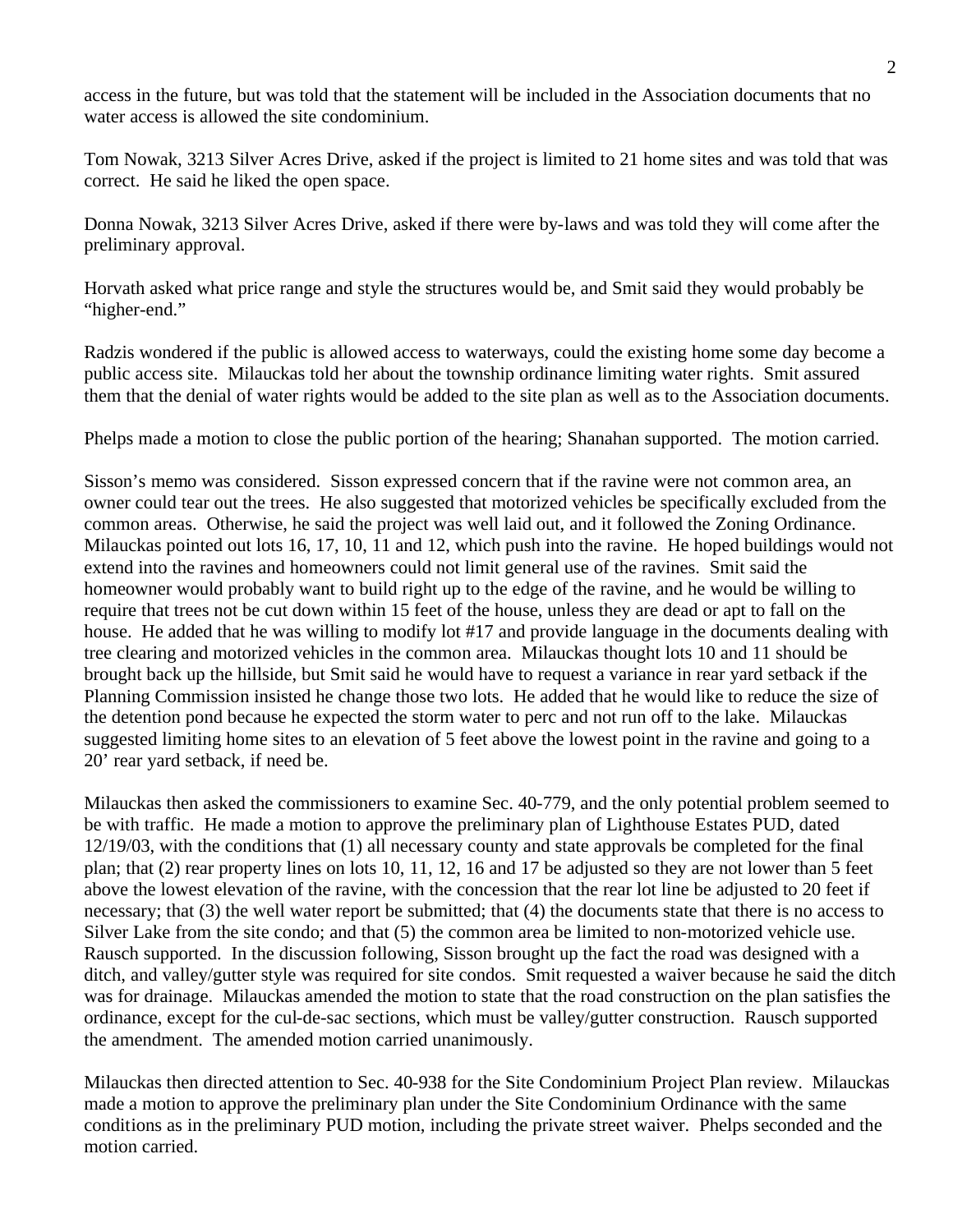Milauckas returned the meeting to the final Site Condominium Project Review for Legacy Property Development on 134<sup>th</sup> Ave., the initial public hearing having been held on July 28 and preliminary approval having been given on August 25 with conditions. Rausch recused herself again from discussion or voting on this issue since she is a neighbor. Scott Post delivered a packet of approvals from the Allegan County Drain Commission, the Allegan County Road Commission and the Kalamazoo Lake Sewer and Water Authority, since the project will now be served by public water and sewer; as well as his letter to the Superintendent of Saugatuck Public Schools, a letter from Martha Myers permitting the use of her pond as drainage for the project, and a landscape plan for frontage on  $134<sup>th</sup>$  Avenue. Post explained that the pond they were constructing would help drain Clearview Lane, and any overflow would proceed to Myers' pond. Post requested flexibility in the landscape plan, and Sisson suggested asking for 2-1/2" caliper deciduous trees and 4-6 foot evergreens. Post said he would adjust to the proper setbacks on 134<sup>th</sup> on the plan. A wetlands study was provided, and no construction is taking place in wetlands. Post said the Drain Commissioner was not concerned that the pond they are going to dig next to the wetlands would affect the wetlands. The private road was discussed, and Martha Myers said she was satisfied with it. Sisson said someone must certify its design, and one of the other engineers present said Ellingsen told him he could certify it himself because he was a professional and he should be able to build a road by now. Copies of the Master Deed and the Use, Occupancy and Maintenance Provisions were provided. Milauckas asked the commissioners to review Sec. 40-816 standards for granting approval. The developer supplied the name: "Gaslight Estates" and said there will be lights.

Shanahan made a motion to approve the final plan for Legacy Property Development's site condo provided the 40' setback on  $134<sup>th</sup>$  Ave. is shown on the plan, provided the township shall be indemnified from any liability concerning the road, provided the Master Deed is reviewed by the township attorney, and provided an irrevocable letter of credit in accordance with Sec. 40-819 is presented the township prior to the beginning of construction. Phelps seconded, and the roll call vote produced a unanimous approval. Rausch thanked the developers for all their work in satisfying the concerns of the neighbors.

Milauckas introduced the final Site Condominium Project Review for White Birch Farms, which had a preliminary review November 24 that was approved with conditions. Milauckas recused himself from discussion and voting on the issue because he is a neighbor and related to the developer. Darpel assumed the chair. Mike Devries, who had represented the project in November, proceeded through the conditions of the preliminary approval motion, stating that Old Owl Drive will be paved to Wild Turkey Lane, that the retention basin has been moved to the northeastern part of the proposed future development area, that a street light will be placed at the corner of Old Owl and Wild Turkey, ingress and egress from the park is defined, corner lots #2 and #11 have been widened, there is a letter from JFNew to the effect that there are no wetlands on the property, and the condominium by-laws and master deed have been presented. DeVries said there are letters from the Road and Drain Commissions. Drainage specs are being reviewed with the change in site for the retention pond. A permit is needed for the entry drive. Their engineer's certificate will be sufficient for the road, as far as Ellingsen is concerned. Atty Bouwens said that the "expansion area" is shown for information, but it is not being approved as part of this site condo. The indemnification for liability for the roads will be included in the Master Deed. He said they would provide a performance guarantee for all the roads. There is a statement in the by-laws that no condominium owner receives lake access rights. Darpel's question about the road easement to the east elicited the statement that the possibility of extending the road to the east has not been locked out, but Sisson made it clear that they would have to come back to the Planning Commission. Sisson also thought someone should look at the road plans to assure the construction of Old Owl Drive and Wild Turkey Lane. It was stated that the storm drain connects to one on Lakeshore Drive. The park will be left natural with a wood chip path. The roads will be built by the developer, but maintenance of Old Owl Drive will be divided among the condo owners with the metes and bounds development to the west.